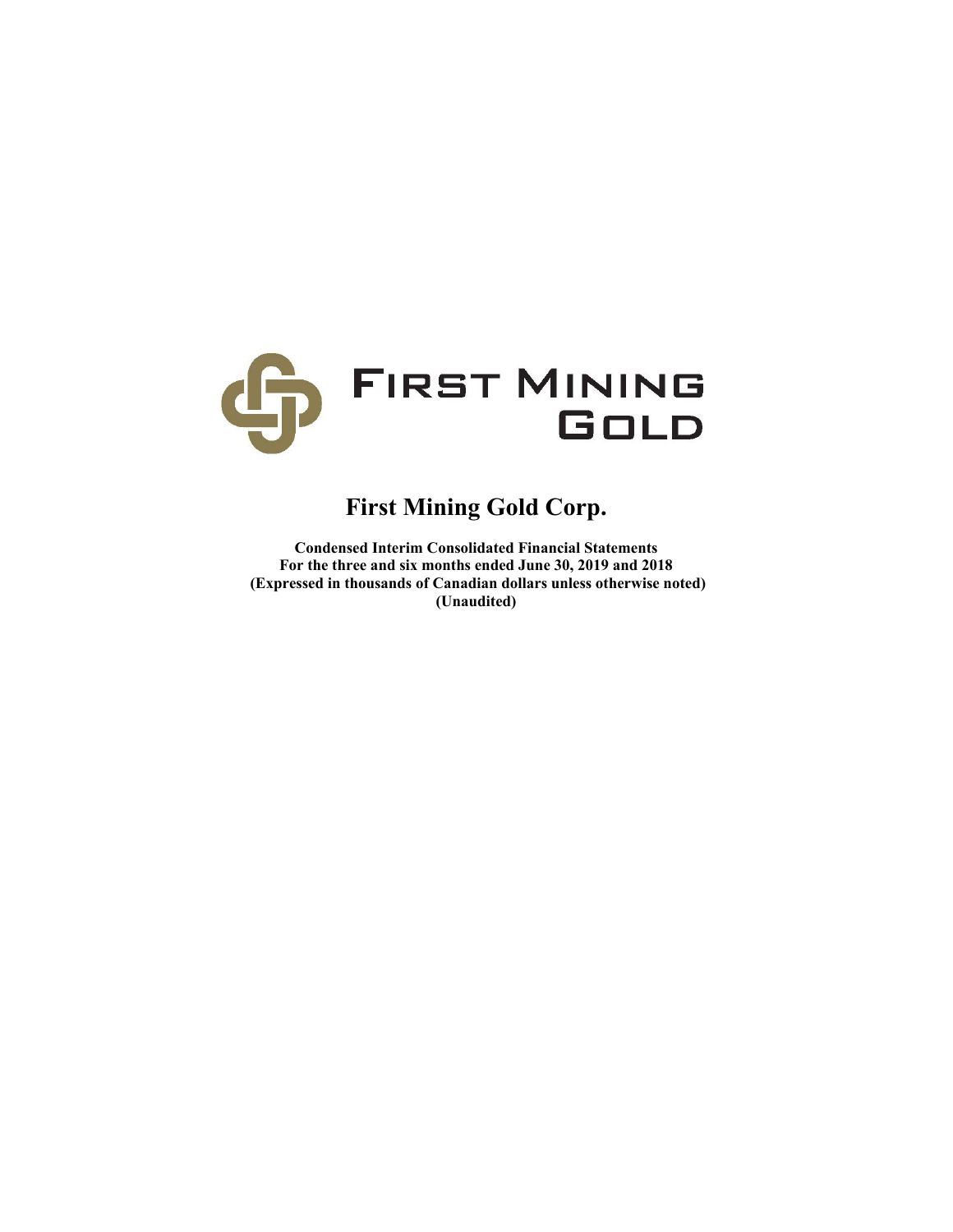## **FIRST MINING GOLD CORP.**  INTERIM CONSOLIDATED STATEMENTS OF FINANCIAL POSITION AS AT JUNE 30, 2019 AND DECEMBER 31, 2018 (Expressed in thousands of Canadian dollars unless otherwise noted) (Unaudited)

|                                                   | <b>June 30,</b> |     | December 31, |
|---------------------------------------------------|-----------------|-----|--------------|
|                                                   | 2019            |     | 2018         |
| <b>ASSETS</b>                                     |                 |     |              |
| <b>Current</b>                                    |                 |     |              |
| Cash and cash equivalents                         | \$<br>8,396     | \$  | 5,115        |
| Accounts and other receivables                    | 115             |     | 149          |
| Prepaid expenditures                              | 257             |     | 257          |
| Marketable securities (Note 3)                    | 2,979           |     | 2,597        |
| <b>Total current assets</b>                       | 11,747          |     | 8,118        |
| <b>Non-current</b>                                |                 |     |              |
| Mineral properties (Note 4)                       | 246,411         |     | 244,129      |
| Mineral property investments (Note 5)             | 4,417           |     | 4,417        |
| Property and equipment                            | 610             |     | 662          |
| <b>Reclamation deposit</b>                        | 118             |     | 116          |
| Other receivables                                 | 78              |     | 90           |
| <b>Total non-current assets</b>                   | 251,634         |     | 249,414      |
| <b>TOTAL ASSETS</b>                               | \$<br>263,381   | \$  | 257,532      |
| <b>LIABILITIES</b>                                |                 |     |              |
| <b>Current</b>                                    |                 |     |              |
| Accounts payable and accrued liabilities (Note 6) | \$<br>645       | \$  | 582          |
| Flow-through share premium liability (Note 7(b))  | 475             |     |              |
| <b>TOTAL LIABILITIES</b>                          | 1,120           |     | 582          |
|                                                   |                 |     |              |
| <b>SHAREHOLDERS' EQUITY</b>                       |                 |     |              |
| Share capital (Note 7)                            | 280,974         |     | 275,068      |
| Warrant and share-based payment reserve (Note 7)  | 32,574          |     | 30,230       |
| Accumulated other comprehensive loss              | (5, 189)        |     | (5, 292)     |
| Accumulated deficit                               | (46,098)        |     | (43,056)     |
| Total shareholders' equity                        | 262,261         |     | 256,950      |
| TOTAL LIABILITIES AND SHAREHOLDERS' EQUITY        | \$<br>263,381   | -\$ | 257,532      |
| Subsequent event (Note 12)                        |                 |     |              |

The consolidated financial statements were approved by the Board of Directors:

Signed: "Keith Neumeyer", Director **Signed: "Raymond Polman"**, Director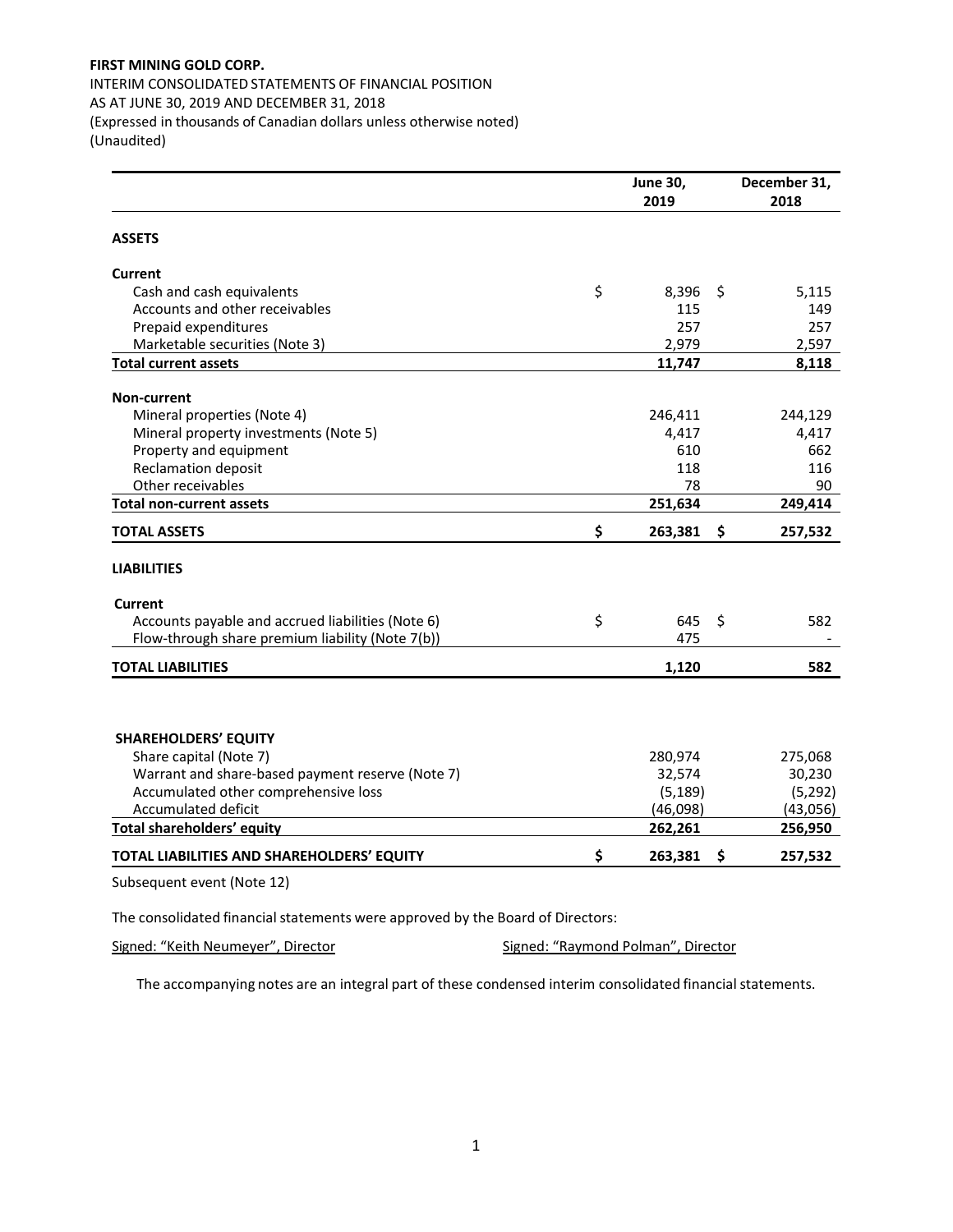# **FIRST MINING GOLD CORP.**

INTERIM CONSOLIDATED STATEMENTS OF NET LOSS AND COMPREHENSIVE LOSS FOR THE THREE AND SIX MONTHS ENDED JUNE 30, 2019 AND 2018 (Expressed in thousands of Canadian dollars unless otherwise noted)

(Unaudited)

|                                                              | <b>Three months ended</b> |              |                 | Six months ended |             |  |  |
|--------------------------------------------------------------|---------------------------|--------------|-----------------|------------------|-------------|--|--|
|                                                              | <b>June 30,</b>           |              | <b>June 30,</b> |                  |             |  |  |
|                                                              | 2019                      | 2018         | 2019            |                  | 2018        |  |  |
| <b>EXPENDITURES (Note 8)</b>                                 |                           |              |                 |                  |             |  |  |
| General and administration                                   | \$<br>774 \$              | 576 \$       | 1,641           | \$               | 3,012       |  |  |
| Exploration and evaluation                                   | 245                       | 143          | 444             |                  | 411         |  |  |
| Investor relations and marketing communications              | 199                       | 581          | 733             |                  | 1,317       |  |  |
| Corporate development and due diligence                      | 138                       | 39           | 283             |                  | 366         |  |  |
| Loss from operational activities                             | (1, 356)                  | (1, 339)     | (3, 101)        |                  | (5, 106)    |  |  |
| <b>OTHER ITEMS</b>                                           |                           |              |                 |                  |             |  |  |
| Foreign exchange loss                                        | (2)                       | (9)          | (4)             |                  | (7)         |  |  |
| Other expenses                                               | (7)                       | (2)          | (61)            |                  | (47)        |  |  |
| Interest and other income                                    | 50                        | 52           | 124             |                  | 110         |  |  |
| Net loss for the period                                      | \$<br>$(1,315)$ \$        | $(1,298)$ \$ | $(3,042)$ \$    |                  | (5,050)     |  |  |
| <b>OTHER COMPREHENSIVE INCOME (LOSS)</b>                     |                           |              |                 |                  |             |  |  |
| Items that will not be reclassified to net income or (loss): |                           |              |                 |                  |             |  |  |
| Marketable securities fair value gain (loss) (Note 3)        | 139                       | (1,235)      | 151             |                  | (1, 257)    |  |  |
| Items that may be reclassified to net income or (loss):      |                           |              |                 |                  |             |  |  |
| Currency translation adjustment                              | (24)                      | 93           | (48)            |                  | 244         |  |  |
| Other comprehensive income (loss)                            | 115                       | (1, 142)     | 103             |                  | (1,013)     |  |  |
| Total comprehensive loss for the period                      | \$<br>$(1,200)$ \$        | $(2,440)$ \$ | (2,939)         | -\$              | (6,063)     |  |  |
| Basic and diluted loss per share (in dollars)                | \$<br>$(0.00)$ \$         | $(0.00)$ \$  | (0.01)          | \$               | (0.01)      |  |  |
| Weighted average number of shares                            |                           |              |                 |                  |             |  |  |
| outstanding - Basic and Diluted                              | 571,232,990               | 557,805,450  | 564,810,633     |                  | 556,912,660 |  |  |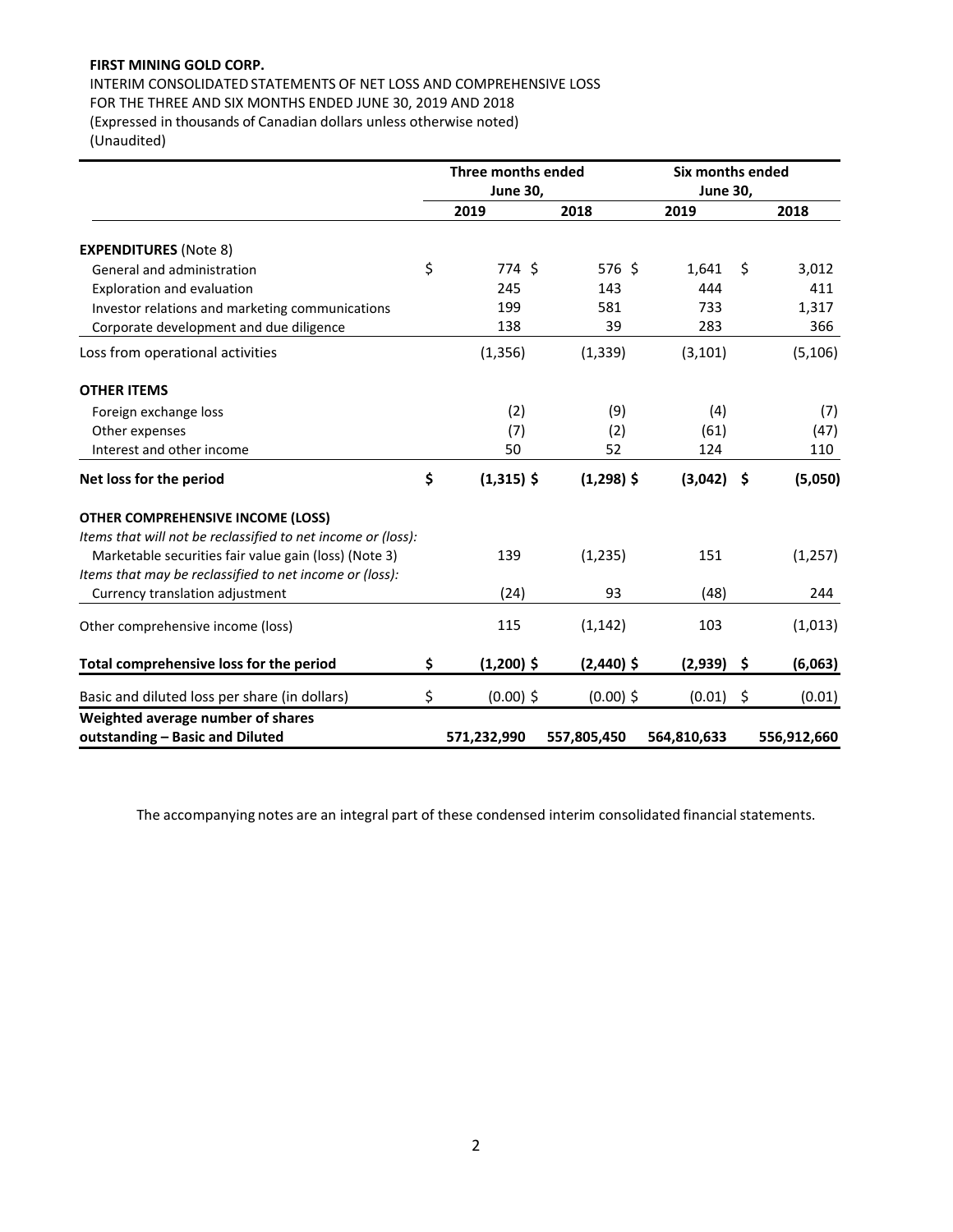# **FIRST MINING GOLD CORP.**

INTERIM CONSOLIDATED STATEMENTS OF CASH FLOWS FOR THE SIX MONTHS ENDED JUNE 30, 2019 AND 2018 (Expressed in thousands of Canadian dollars unless otherwise noted) (Unaudited)

|                                                                 | Six months ended June 30, |          |  |  |
|-----------------------------------------------------------------|---------------------------|----------|--|--|
|                                                                 | 2019                      | 2018     |  |  |
| Cash flows from operating activities                            |                           |          |  |  |
| Net loss for the period                                         | \$<br>$(3,042)$ \$        | (5,050)  |  |  |
| Adjustments for:                                                |                           |          |  |  |
| Depreciation                                                    | 87                        | 106      |  |  |
| Unrealized foreign exchange gain                                | (6)                       | (2)      |  |  |
| Share-based payments (Note 7(d))                                | 1,049                     | 2,613    |  |  |
| Accrued interest receivable and other income                    | (45)                      | 12       |  |  |
| Accrued other expenses                                          | 65                        | 43       |  |  |
| Operating cash flows before movements in working capital        | (1,892)                   | (2, 278) |  |  |
| Changes in non-cash working capital items:                      |                           |          |  |  |
| (Increase) decrease in accounts and other receivables           | (52)                      | 205      |  |  |
| (Increase) decrease in prepaid expenditures                     | (3)                       | 96       |  |  |
| Increase in accounts payables and accrued liabilities           | 133                       | 33       |  |  |
| Total cash used in operating activities                         | (1, 814)                  | (1, 944) |  |  |
| Cash flows from investing activities                            |                           |          |  |  |
| Property and equipment purchases                                | (39)                      | (68)     |  |  |
| Mineral property expenditures (Note 4)                          | (2, 245)                  | (4, 736) |  |  |
| Option payments and expenditures recovered (Note 4)             | 67                        |          |  |  |
| Total cash used in investing activities                         | (2, 217)                  | (4,804)  |  |  |
| Cash flows from financing activities                            |                           |          |  |  |
| Units issued for the private placement (Note 7(b))              | 5,511                     |          |  |  |
| Units issued for the flow-through private placement (Note 7(b)) | 1,900                     |          |  |  |
| Units issuance costs (Note 7(b))                                | (141)                     |          |  |  |
| Proceeds from exercise of warrants and stock options            | 43                        | 920      |  |  |
| Total cash provided by financing activities                     | 7,313                     | 920      |  |  |
| Foreign exchange effect on cash                                 | (1)                       | 13       |  |  |
| Change in cash and cash equivalents                             | 3,281                     | (5, 815) |  |  |
| Cash and cash equivalents, beginning                            | 5,115                     | 15,400   |  |  |
| Cash and cash equivalents, ending                               | \$<br>\$<br>8,396         | 9,585    |  |  |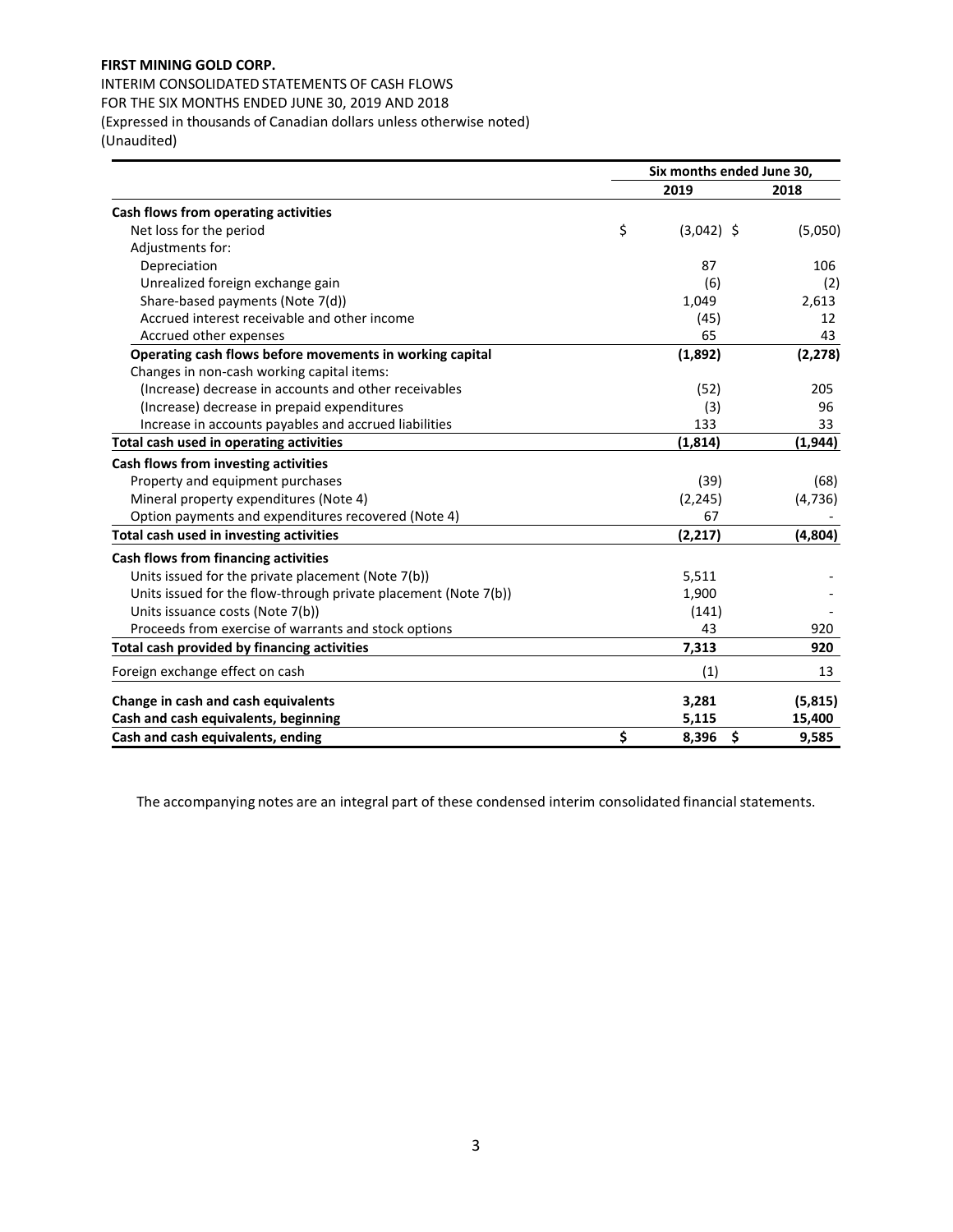# **FIRST MINING GOLD CORP.**

## INTERIM CONSOLIDATED STATEMENTS OF CHANGES IN EQUITY FOR THE SIX MONTHS ENDED JUNE 30, 2019 AND 2018

(Expressed in thousands of Canadian dollars unless otherwise noted) (Unaudited)

|                                                                   | Number of<br>common<br>shares | Share<br>capital | Warrant<br>reserve           | Share-based<br>payment<br>reserve | Accumulated<br>other<br>comprehensive<br>income (loss) | <b>Accumulated</b><br>deficit | Total   |
|-------------------------------------------------------------------|-------------------------------|------------------|------------------------------|-----------------------------------|--------------------------------------------------------|-------------------------------|---------|
| Balance as at December 31, 2017                                   | 552,547,616 \$                | 272,501 \$       | 15,007 \$                    | 12,600 \$                         | $(4,043)$ \$                                           | $(31, 411)$ \$                | 264,654 |
| Exercise of options (Note 7(d))                                   | 364,000                       | 156              | ۰                            | (100)                             |                                                        |                               | 56      |
| Exercise of warrants (Note 7(c))                                  | 5,031,300                     | 2,241            | (1, 377)                     |                                   |                                                        |                               | 864     |
| Share-based payments                                              |                               |                  | $\qquad \qquad \blacksquare$ | 3,502                             |                                                        |                               | 3,502   |
| Loss for the period                                               |                               |                  | ۰                            |                                   |                                                        | (5,050)                       | (5,050) |
| Other comprehensive loss                                          |                               |                  | ۰                            |                                   | (1,013)                                                |                               | (1,013) |
| Balance as at June 30, 2018                                       | 557,942,916 \$                | 274,898 \$       | 13,630 \$                    | 16,002 \$                         | $(5,056)$ \$                                           | $(36,461)$ \$                 | 263,013 |
| Balance as at December 31, 2018                                   | 558,316,916 \$                | 275,068 \$       | 13,600 \$                    | 16,630 \$                         | $(5,292)$ \$                                           | $(43,056)$ \$                 | 256,950 |
| Units issued for the private placement (Note 7(b))                | 20,412,995                    | 4,702            | 809                          |                                   |                                                        |                               | 5,511   |
| Units issued for the flow-through private placement<br>Note 7(b)) | 5,277,777                     | 1,691            | 209                          |                                   |                                                        |                               | 1,900   |
| Flow-through share premium liability (Note 7(b))                  |                               | (475)            |                              |                                   |                                                        |                               | (475)   |
| Units issuance costs (Note 7(b))                                  |                               | (120)            | (21)                         |                                   |                                                        |                               | (141)   |
| Exercise of warrants (Note 7(c))                                  | 214,200                       | 108              | (65)                         |                                   |                                                        |                               | 43      |
| Share-based payments                                              |                               |                  |                              | 1,412                             |                                                        |                               | 1,412   |
| Loss for the period                                               |                               |                  | ÷                            |                                   |                                                        | (3,042)                       | (3,042) |
| Other comprehensive income                                        |                               |                  |                              |                                   | 103                                                    |                               | 103     |
| Balance as at June 30, 2019                                       | 584,221,888 \$                | 280,974 \$       | 14,532 \$                    | 18,042 \$                         | $(5, 189)$ \$                                          | $(46,098)$ \$                 | 262,261 |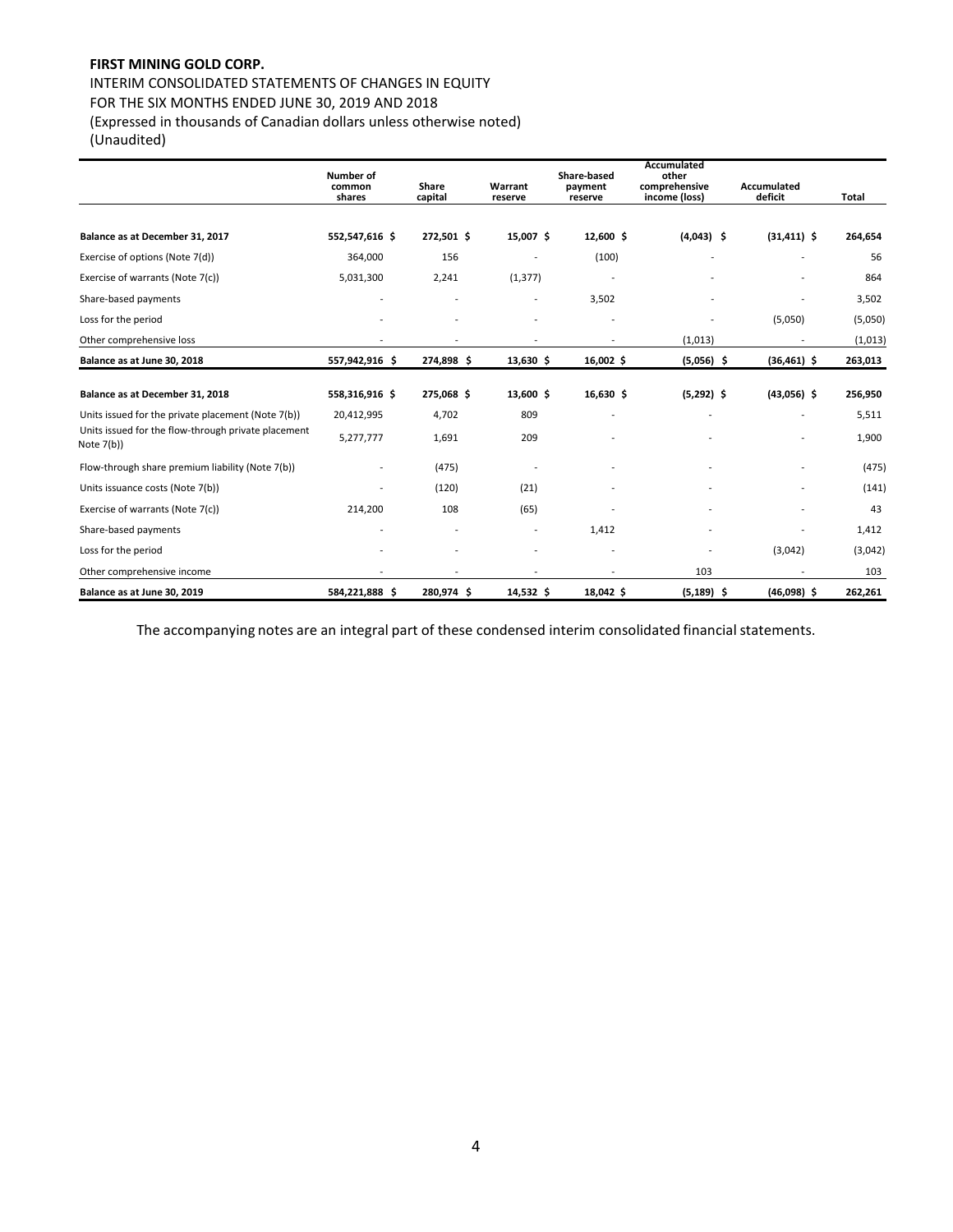### **1. NATURE OF OPERATIONS**

First Mining Gold Corp. (formerly First Mining Finance Corp.) (the "Company" or "First Mining") was incorporated in Canada on April 4, 2005. The Company changed its name to First Mining Gold Corp. in January 2018.

The Company is an emerging mineral development company with a diversified portfolio of gold projects in North America. The Company's vision is to advance its materials assets towards a construction decision and, ultimately, to production, and the Company continues to assess mineral asset acquisition targets on an ongoing basis. These condensed interim consolidated financial statements include the accounts of the Company and its subsidiaries. The following table highlights the Company's material subsidiaries together with their projects:

| Name of the subsidiary       | Ownership<br>Percentage | Project                                                                                                                                  | Location                 |
|------------------------------|-------------------------|------------------------------------------------------------------------------------------------------------------------------------------|--------------------------|
|                              |                         |                                                                                                                                          |                          |
| Gold Canyon Resources Inc.   | 100%                    | Springpole Gold Project ("Springpole")                                                                                                   | Northern Ontario, Canada |
| Goldlund Resources Inc.      | 100%                    | Goldlund Gold Project ("Goldlund")                                                                                                       | Northern Ontario, Canada |
| Coastal Gold Corp.           | 100%                    | Hope Brook Gold Project ("Hope Brook")                                                                                                   | Newfoundland, Canada     |
| Cameron Gold Operations Ltd. | 100%                    | Cameron Gold Project ("Cameron")                                                                                                         | Northern Ontario, Canada |
| PC Gold Inc.                 | 100%                    | Pickle Crow Gold Project ("Pickle Crow")                                                                                                 | Northern Ontario, Canada |
| Clifton Star Resources Inc.  | 100%                    | Duguesne Gold Project ("Duguesne")<br>10% indirect interest in the Duparquet<br>Gold Project ("Duparquet")<br>Pitt Gold Project ("Pitt") | Québec, Canada           |

First Mining is a public company which is listed on the Toronto Stock Exchange (the "TSX") under the symbol "FF", on the OTCQX under the symbol "FFMGF", and on the Frankfurt Stock Exchange under the symbol "FMG".

The Company's head office and principal address is located at Suite 1800 – 925 West Georgia Street, Vancouver, British Columbia, Canada, V6C 3L2.

#### **2. BASIS OF PRESENTATION**

These condensed interim consolidated financial statements have been prepared in accordance with International Accounting Standard 34, *Interim Financial Reporting* using policies consistent with International Financial Reporting Standards ("IFRS") as issued by the International Accounting Standards Board. These condensed interim consolidated financial statements should be read in conjunction with the Company's audited annual consolidated financial statements for the year ended December 31, 2018, as some disclosures from the annual consolidated financial statements have been condensed or omitted.

These condensed interim consolidated financial statements have been prepared on a historical cost basis, except for financial instruments classified as fair value through profit and loss or fair value through other comprehensive income (loss), which are stated at their fair value. The condensed interim consolidated financial statements are presented in thousands of Canadian dollars, unless otherwise noted. The functional currency of the Company and its Canadian subsidiaries is the Canadian dollar while the functional currency of the Company's non‐Canadian subsidiaries is the US dollar.

The use of judgments, estimates and assumptions affects the application of accounting policies and the reported amounts of assets and liabilities, income and expense. Actual results may differ from these estimates.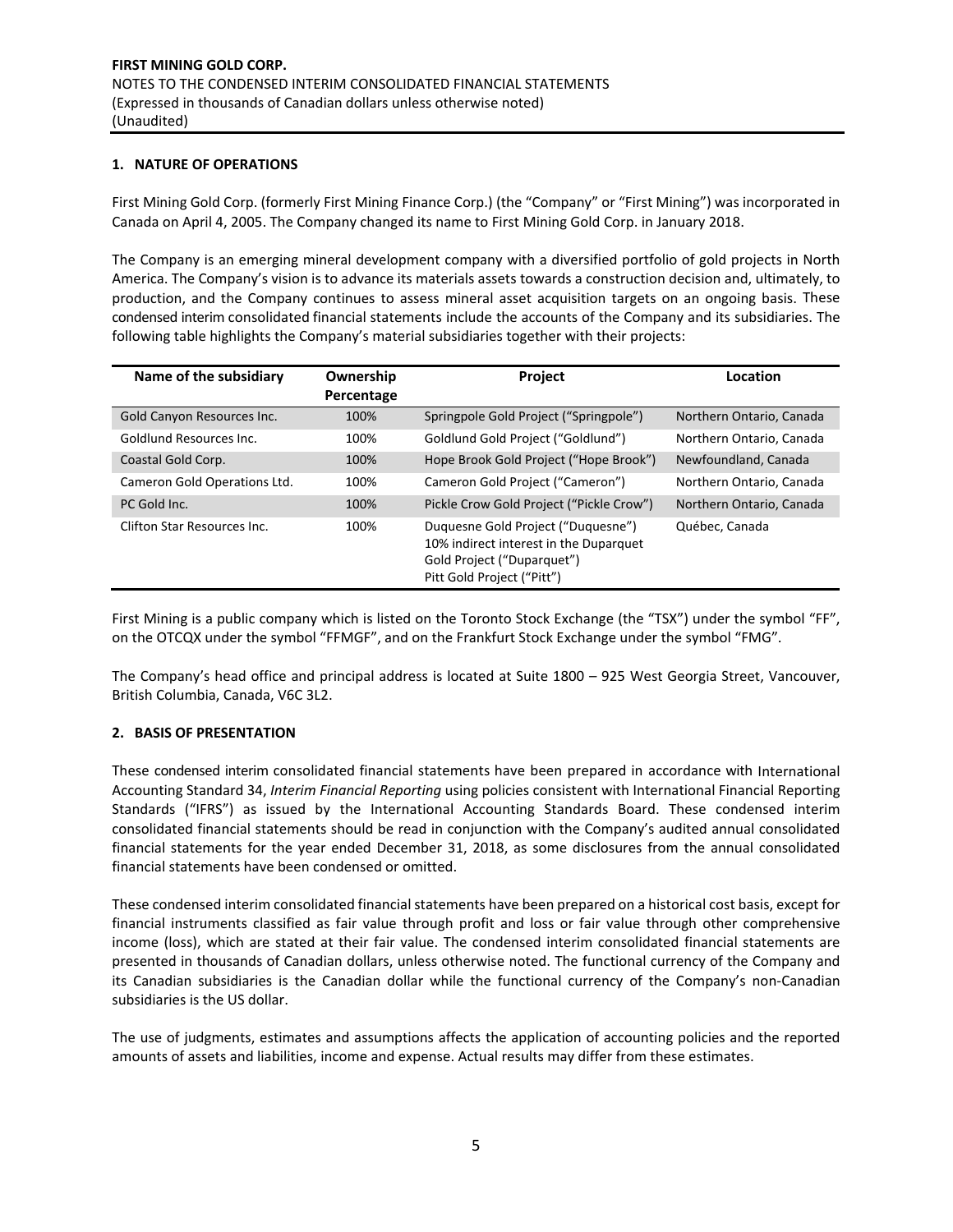### **2. BASIS OF PRESENTATION (continued)**

These condensed interim consolidated financial statements were approved by the Board of Directors on August 8, 2019.

The Company uses the same accounting policies and methods of computation as in the annual consolidated financial statements for the year ended December 31, 2018, except for the following:

### **a) IFRS 16**

The Company has adopted IFRS 16 *Leases* ("IFRS 16") which is effective for annual periods beginning on or after January 1, 2019. IFRS 16 specifies how to recognize, measure, present and disclose leases. The standard provides a single lessee accounting model, requiring lessees to recognize assets and liabilities for all leases unless the lease term is 12 months or less or the underlying asset has a low value. The adoption of IFRS 16 did not have an impact on the Company's condensed interim consolidated financial statements.

#### **b) Flow‐through units and shares**

The Company may, from time to time, issue flow-through common shares to finance a portion of its Canadian exploration programs. Pursuant to the terms of the flow-through share agreements, these shares transfer the tax deductibility of qualifying resource expenditures to investors. Upon the issuance of a flow-through unit, the Company bifurcates the flow‐through unit into i) relative fair value of capital stock issued, ii) relative fair value of a warrant, and iii) the residual as a flow-through share premium, which is recognized as a liability. Upon incurring qualifying expenses the Company derecognizes the liability and recognizes a credit to deferred tax expense. Proceeds received from the issuance of flow-through shares are restricted and can be used only for Canadian resource property exploration expenditures within a certain time period as dictated by the government of Canada flowthrough regulations as contained in the *Income Tax Act* (Canada) (the "ITA"). The portion of the proceeds received but not yet expended at the end of the Company's period is disclosed separately as flow-through expenditure commitments. The Company is also subject to Part XII.6 of the ITA which imposes a tax on flow‐through proceeds renounced under the "Look‐back Rule", in accordance with Government of Canada flow‐through regulations. When applicable, this tax is accrued as an expense until paid.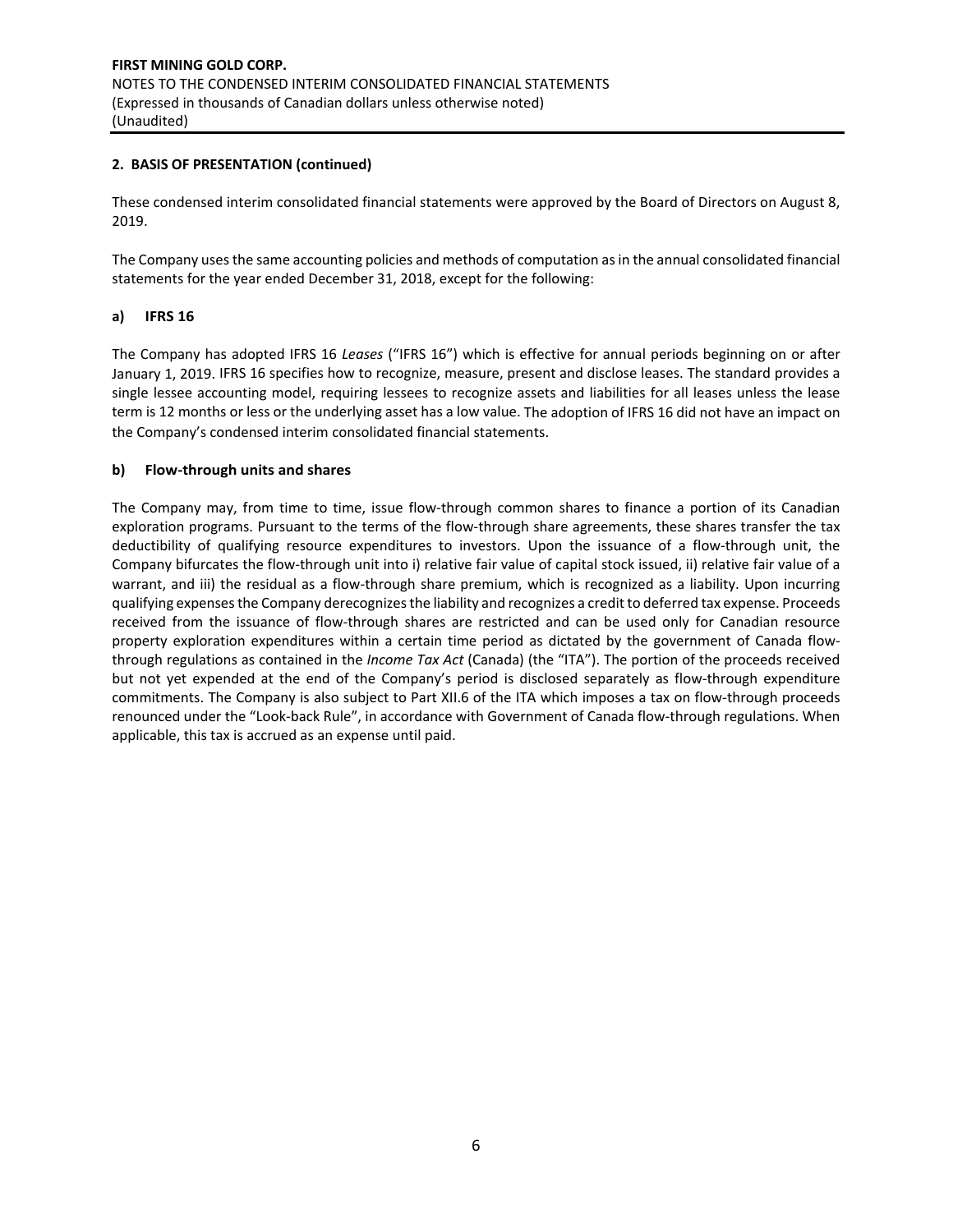## **3. MARKETABLE SECURITIES**

The movements in marketable securities during the six months ended June 30, 2019, and year ended December 31, 2018 are summarized as follows:

|                                                  | <b>Silver One</b><br>Resources Inc. | <b>Gainey Capital</b><br>Corp. | <b>Other Marketable</b><br><b>Securities</b> | <b>Total</b> |
|--------------------------------------------------|-------------------------------------|--------------------------------|----------------------------------------------|--------------|
| Balance as at December 31, 2018                  | 990                                 | ъ.                             | 1.607                                        | 2,597        |
| Additions                                        | 60                                  | 171                            |                                              | 231          |
| Gain (loss) recorded in other comprehensive loss | 13                                  | (55)                           | 193                                          | 151          |
| Balance as at June 30, 2019                      | 1.063                               | 116                            | 1.800                                        | 2.979        |

|                                           | <b>Silver One</b><br>Resources Inc. | <b>Gainey Capital</b><br>Corp. | <b>Other Marketable</b><br><b>Securities</b> | <b>Total</b> |
|-------------------------------------------|-------------------------------------|--------------------------------|----------------------------------------------|--------------|
| Balance as at December 31, 2017           | 2.280                               | $\sim$                         | 1.997                                        | 4,277        |
| Loss recorded in other comprehensive loss | (1,290)                             | $\overline{\phantom{a}}$       | (390)                                        | (1,680)      |
| Balance as at December 31, 2018           | 990                                 | $\blacksquare$                 | 1.607                                        | 2,597        |

The Company holds marketable securities as strategic investments and has less than a 10% equity interest in each of the investees.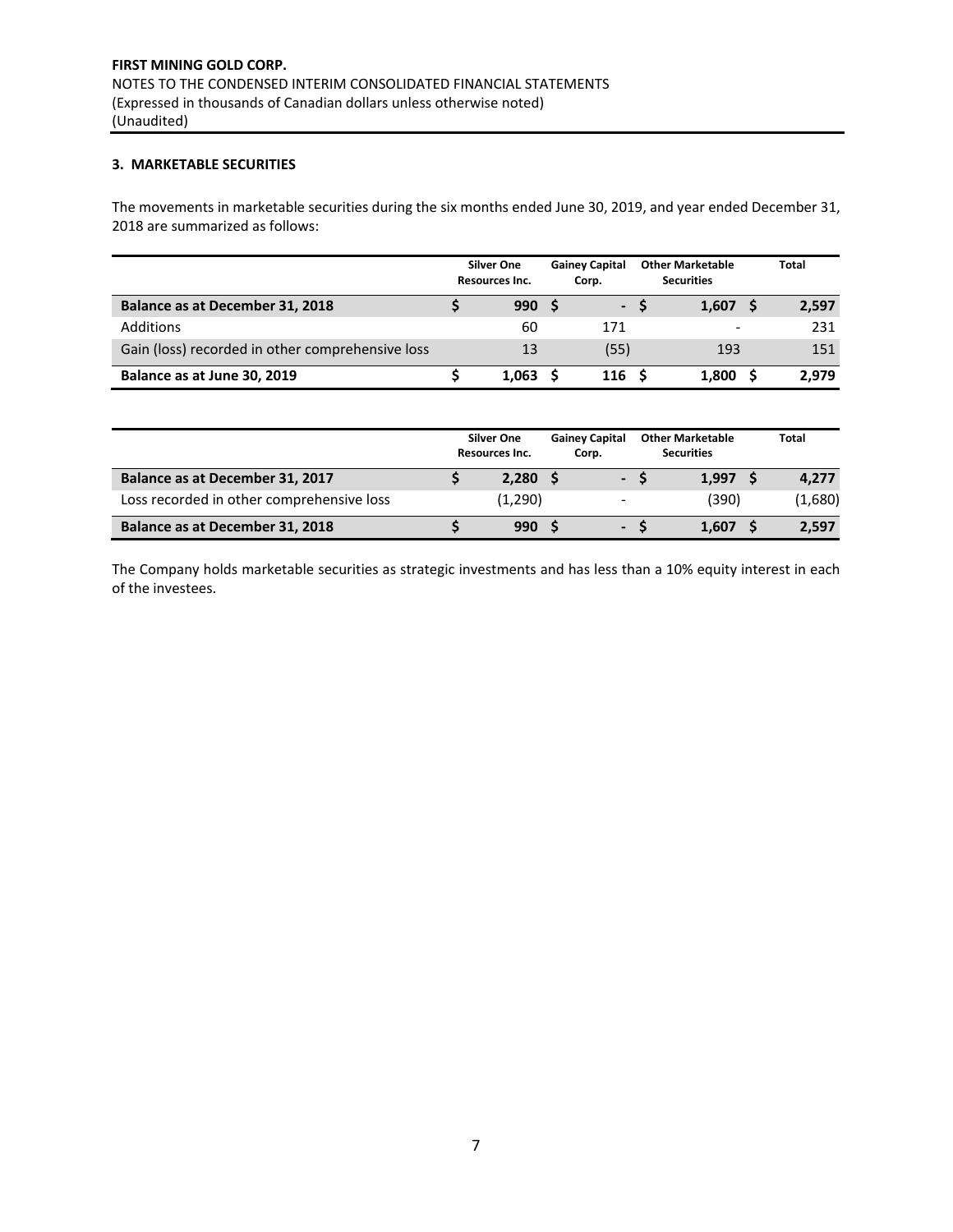### **4. MINERAL PROPERTIES**

As at June 30, 2019 and December 31, 2018, the Company has capitalized the following acquisition, exploration and evaluation costs on its mineral properties:

|                       | <b>Balance</b><br>December 31, 2018 | Concessions,<br>taxes, and<br>royalties | Salaries and<br>share-based<br>payments | Drilling,<br>exploration,<br>and technical<br>consulting | Assaying, field<br>supplies, and<br>environmental | Travel and<br>other<br>expenditures | Option<br>payments and<br>expenditures<br>recovered | Currency<br>translation<br>adjustments | Disposal or<br>write-down of<br>mineral<br>properties | <b>Balance</b><br>June 30, 2019 |
|-----------------------|-------------------------------------|-----------------------------------------|-----------------------------------------|----------------------------------------------------------|---------------------------------------------------|-------------------------------------|-----------------------------------------------------|----------------------------------------|-------------------------------------------------------|---------------------------------|
| Springpole            | \$<br>73,378                        | Ŝ.<br>233                               | <sup>5</sup><br>560                     | 327<br>\$                                                | $\mathsf{S}$<br>131                               | 238<br><sup>\$</sup>                | ÷                                                   |                                        | $\overline{\phantom{a}}$                              | \$<br>74,867                    |
| Goldlund              | 96,604                              | $\overline{2}$                          | 404                                     | 143                                                      | 49                                                | 47                                  | ۰                                                   |                                        | $\overline{\phantom{a}}$                              | 97,249                          |
| Hope Brook            | 19,581                              | 20                                      | 81                                      | 25                                                       | 20                                                | 22                                  | ÷                                                   | $\overline{\phantom{a}}$               | $\overline{\phantom{a}}$                              | 19,749                          |
| Cameron               | 27,032                              | 51                                      | 31                                      | 13                                                       |                                                   | 3                                   |                                                     |                                        | $\overline{\phantom{a}}$                              | 27,137                          |
| <b>Pickle Crow</b>    | 16,754                              | 16                                      | 42                                      | 5                                                        | 5                                                 | 3                                   | (50)                                                |                                        | $\overline{\phantom{a}}$                              | 16,775                          |
| Duquesne              | 5,091                               | 1                                       | 3                                       | 6                                                        | $\mathbf{1}$                                      | $\overline{\phantom{a}}$            |                                                     |                                        | $\overline{\phantom{a}}$                              | 5,102                           |
| Pitt                  | 2,082                               | $\blacksquare$                          | ۰                                       | $\mathbf{1}$                                             | $\overline{\phantom{0}}$                          | $\overline{\phantom{a}}$            | -                                                   | $\overline{\phantom{0}}$               | $\overline{\phantom{a}}$                              | 2,083                           |
| Others <sup>(1)</sup> | 2,559                               | $\overline{2}$                          | 9                                       | 3                                                        | 6                                                 | $\overline{\phantom{a}}$            | $\overline{\phantom{a}}$                            | $\overline{a}$                         | $\overline{\phantom{a}}$                              | 2,579                           |
| <b>Canada Total</b>   | \$<br>243,081                       | \$<br>325                               | 1,130<br>Ś.                             | 523<br>Ŝ.                                                | 219<br>Ś.                                         | 313<br>Ŝ                            | \$<br>$(50)$ \$                                     |                                        | $\overline{\phantom{0}}$                              | Ś.<br>245,541                   |
| Miranda               | $\overline{\phantom{a}}$            |                                         |                                         |                                                          | $\overline{a}$                                    | $\overline{\phantom{a}}$            |                                                     |                                        | $\overline{\phantom{a}}$                              |                                 |
| Socorro               | $\sim$                              | $\blacksquare$                          |                                         | $\overline{\phantom{0}}$                                 |                                                   | $\sim$                              | ۰                                                   |                                        | $\overline{\phantom{a}}$                              |                                 |
| San Ricardo           | ۰.                                  | ۰                                       |                                         | ٠                                                        | $\blacksquare$                                    | $\sim$                              | ٠                                                   | ۰                                      | $\overline{\phantom{a}}$                              |                                 |
| Las Margaritas        | 244                                 | 5                                       | 22                                      | 9                                                        | $\overline{\phantom{a}}$                          | $\sim$                              | (175)                                               | (7)                                    | $\overline{\phantom{a}}$                              | 98                              |
| Others <sup>(2)</sup> | $\sim$                              |                                         |                                         |                                                          | ٠                                                 | $\overline{\phantom{a}}$            | ٠                                                   | $\overline{\phantom{0}}$               | $\overline{\phantom{a}}$                              | $\overline{\phantom{a}}$        |
| <b>Mexico Total</b>   | \$<br>244                           | \$<br>5                                 | -\$<br>22                               | 9<br>Ŝ                                                   | - S<br>$\overline{\phantom{0}}$                   | $\blacksquare$                      | \$<br>$(175)$ \$                                    |                                        | $(7)$ \$<br>$\overline{\phantom{a}}$                  | 98<br>Ś                         |
| <b>USA</b>            | 804                                 |                                         |                                         |                                                          | ٠                                                 | $\overline{\phantom{a}}$            | ۰                                                   | (32)                                   | $\overline{\phantom{a}}$                              | 772                             |
| Total                 | 244,129                             | -\$<br>330                              | 1,152<br>S                              | 532                                                      | 219<br>S                                          | 313<br>s                            | $(225)$ \$<br>\$                                    | (39)                                   | -\$<br>$\overline{\phantom{a}}$                       | 246,411<br>Ś                    |

|                     | <b>Balance</b><br>December 31, 2017 | Concessions,<br>taxes, and<br>royalties | Salaries and<br>share-based<br>payments | Drilling,<br>exploration,<br>and technical<br>consulting | Assaying, field<br>supplies, and<br>environmental | Travel and<br>other<br>expenditures | Option<br>payments and<br>expenditures<br>recovered | Currency<br>translation<br>adjustments | Disposal or<br>write-down of<br>mineral<br>properties | <b>Balance</b><br>December 31, 2018 |
|---------------------|-------------------------------------|-----------------------------------------|-----------------------------------------|----------------------------------------------------------|---------------------------------------------------|-------------------------------------|-----------------------------------------------------|----------------------------------------|-------------------------------------------------------|-------------------------------------|
| Springpole          | Ś.<br>70,398                        | \$<br>237 <sup>5</sup>                  | 1,048                                   | 657 \$<br>Ŝ.                                             | 479                                               | 5<br>559                            | $\zeta$<br>$\overline{\phantom{a}}$                 |                                        | $\overline{\phantom{a}}$                              | \$<br>73,378                        |
| Goldlund            | 93,807                              | 2                                       | 928                                     | 1,045                                                    | 596                                               | 226                                 |                                                     |                                        | $\overline{\phantom{a}}$                              | 96,604                              |
| Hope Brook          | 18,665                              | 123                                     | 459                                     | 136                                                      | 116                                               | 82                                  | ۰                                                   |                                        | $\overline{\phantom{a}}$                              | 19,581                              |
| Cameron             | 26,676                              | 39                                      | 193                                     | 57                                                       | 39                                                | 28                                  | $\overline{\phantom{a}}$                            |                                        | $\overline{\phantom{a}}$                              | 27,032                              |
| <b>Pickle Crow</b>  | 16,496                              | 50                                      | 92                                      | 58                                                       | 36                                                | 22                                  | $\overline{\phantom{a}}$                            | $\blacksquare$                         | $\overline{\phantom{a}}$                              | 16,754                              |
| Duquesne            | 5,053                               | 6                                       | 4                                       | 27                                                       | ٠                                                 |                                     |                                                     |                                        | $\overline{\phantom{a}}$                              | 5,091                               |
| Pitt                | 2,080                               |                                         |                                         | $\mathbf{1}$                                             | $\overline{\phantom{a}}$                          |                                     |                                                     |                                        | $\overline{\phantom{a}}$                              | 2,082                               |
| Others $(1)$        | 2,515                               | $\overline{2}$                          | 10                                      | 21                                                       | 9                                                 |                                     | $\overline{\phantom{a}}$                            | ٠                                      | $\overline{\phantom{a}}$                              | 2,559                               |
| <b>Canada Total</b> | \$<br>235,690                       | \$<br>459                               | 2,734<br>S                              | 2,002<br>-S                                              | 1,275<br>Ŝ                                        | 921<br>-\$                          | \$<br>$\blacksquare$                                | $\overline{\phantom{0}}$               | Ŝ<br>$\overline{\phantom{a}}$                         | Ś.<br>243,081                       |
| Miranda             | 810                                 | 48                                      | 18                                      | 9                                                        |                                                   | ٠                                   | $\overline{a}$                                      | 76                                     | (962)                                                 | ٠                                   |
| Socorro             | 782                                 | 107                                     | 3                                       | $\overline{4}$                                           |                                                   |                                     | -                                                   | 77                                     | (973)                                                 |                                     |
| San Ricardo         | 969                                 | 140                                     |                                         | 6                                                        |                                                   |                                     |                                                     | 96                                     | (1, 216)                                              |                                     |
| Las Margaritas      | 183                                 | 41                                      | $\overline{4}$                          | 25                                                       | $\overline{4}$                                    |                                     | (33)                                                | 19                                     |                                                       | 244                                 |
| Others $(2)$        | 739                                 | 195                                     | $\overline{ }$                          | $\overline{7}$                                           | ۰                                                 |                                     | ۰                                                   | 81                                     | (1,030)                                               | ۰.                                  |
| <b>Mexico Total</b> | \$<br>3,483                         | Ś<br>531                                | 33<br>s                                 | 51<br>Ŝ                                                  | 5<br><b>S</b>                                     | \$<br>6                             | \$<br>(33)                                          | 349<br>- Ś                             | $(4, 181)$ \$<br>\$.                                  | 244                                 |
| <b>USA</b>          | 698                                 | 43                                      |                                         |                                                          |                                                   | ٠                                   |                                                     | 63                                     | $\overline{\phantom{a}}$                              | 804                                 |
| <b>Total</b>        | 239,871                             | \$<br>1,033                             | 2,767                                   | 2,053<br>Ŝ                                               | 1,280                                             | 927<br>\$                           | \$<br>(33)                                          | 412<br>-S                              | $(4, 181)$ \$<br>\$                                   | 244,129                             |

(1) Other mineral properties in Canada as at June 30, 2019 and December 31, 2018 include the mining claims and concessions located in the Township of Duparquet, Quebéc, which are near the Company's Duquesne gold project and the Duparquet gold project (in which the Company holds a 10% indirect interest).

(2) Other mineral properties in Mexico as at June 30, 2019 and December 31, 2018 include Puertecitos, Los Tamales, Geranio, El Apache, El Roble, Batacosa and Lachatao. A write-down of these properties to \$nil was recorded during the year ended December 31, 2018.

The Company has various underlying agreements and commitments with respect to its Canadian mineral properties, which define annual or future payments in connection with royalty buy‐backs or maintenance of property interests.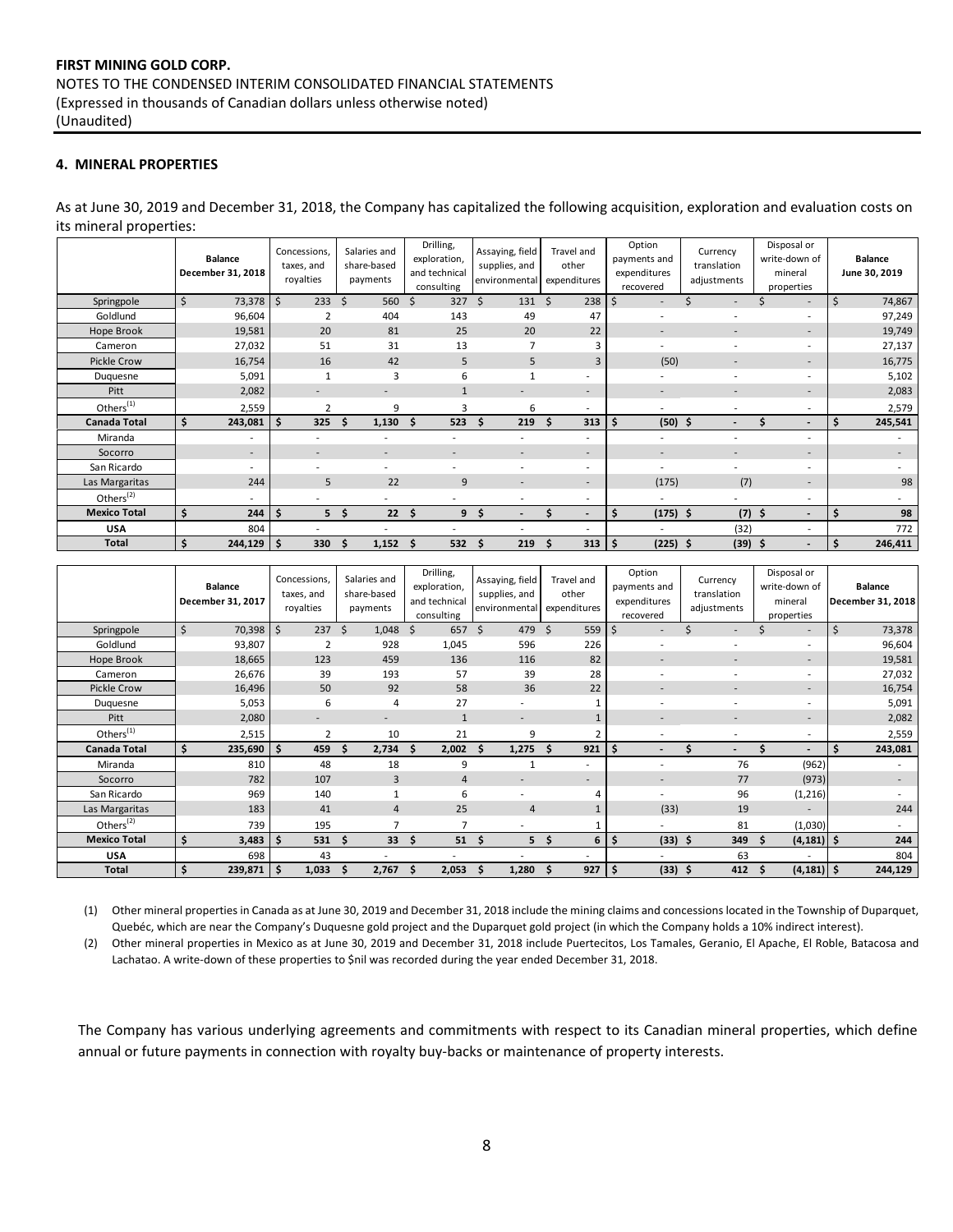### **4. MINERAL PROPERTIES (Continued)**

On July 30, 2018, the Company entered into an option agreement (the "Option Agreement") with Gainey Capital Corp. ("Gainey"), granting Gainey the right to earn a 100% interest in First Mining's Las Margaritas gold project ("Las Margaritas") located in the State of Durango in Mexico. Under the terms of the Option Agreement, Gainey can elect to make either annual share or cash payments to the Company for aggregate consideration of between \$900 and \$1,015 over the four year option period. In addition, as per the terms of the Option Agreement, Gainey will make annual payments of USD \$25,000 in September 2018 (paid), September 2019, September 2020 and USD \$250,000 in September 2021 in connection with an existing agreement on the property, and exploration expenditures totaling USD \$1,000,000 over the four year option period on Las Margaritas. Upon completion of the four year option period, Gainey obtains a 100% ownership interest in Las Margaritas, except that First Mining will retain a 2% net smelter returns ("NSR") royalty interest, with Gainey having the right to buy back 1% of the NSR royalty interest for USD \$1,000,000 up until the first anniversary of the commencement of commercial production at Las Margaritas. As at June 30, 2019, the carrying value of the Las Margaritas property is \$98 (December 31, 2018 ‐ \$244). During the six months ended June 30, 2019, the Company received initial consideration in the form of Gainey shares with a fair value of \$171 on the date of receipt and cash of \$12 relating to value-added tax in Mexico under the terms of the Option Agreement.

### **5. MINERAL PROPERTY INVESTMENTS**

Mineral property investments (which comprise equity interests in the shares of three private companies) are designated as fair value through other comprehensive income (loss) ("FVTOCI"), with changes in fair value recorded in other comprehensive income (loss).

The Company, through its subsidiary Clifton, has a 10% equity interest in the shares of Beattie Gold Mines Ltd., 2699681 Canada Ltd., and 2588111 Manitoba Ltd which directly or indirectly own various mining concessions and surface rights, collectively known as the Duparquet gold project. As at June 30, 2019, the fair value of mineral property investments is \$4,417 (December 31, 2018 - \$4,417). As at June 30, 2019, there was no change in the carrying value of mineral property investments given management concluded that there was no material change in fair value (Note 11).

#### **6. ACCOUNTS PAYABLE AND ACCRUED LIABILITIES**

| Category                  | <b>June 30,</b> | December 31, |
|---------------------------|-----------------|--------------|
|                           | 2019            | 2018         |
| Accounts payable          | 304             | 341          |
| Other accrued liabilities | 341             | 241          |
| <b>Total</b>              | 645             | 582          |

#### **7. SHARE CAPITAL**

#### **a) Authorized**

Unlimited number of common shares with no par value. Unlimited number of preferred shares with no par value.

## **b) Issued and Fully Paid**

Common shares: 584,221,888 (December 31, 2018 – 558,316,916). Preferred shares: nil (December 31, 2018 – nil).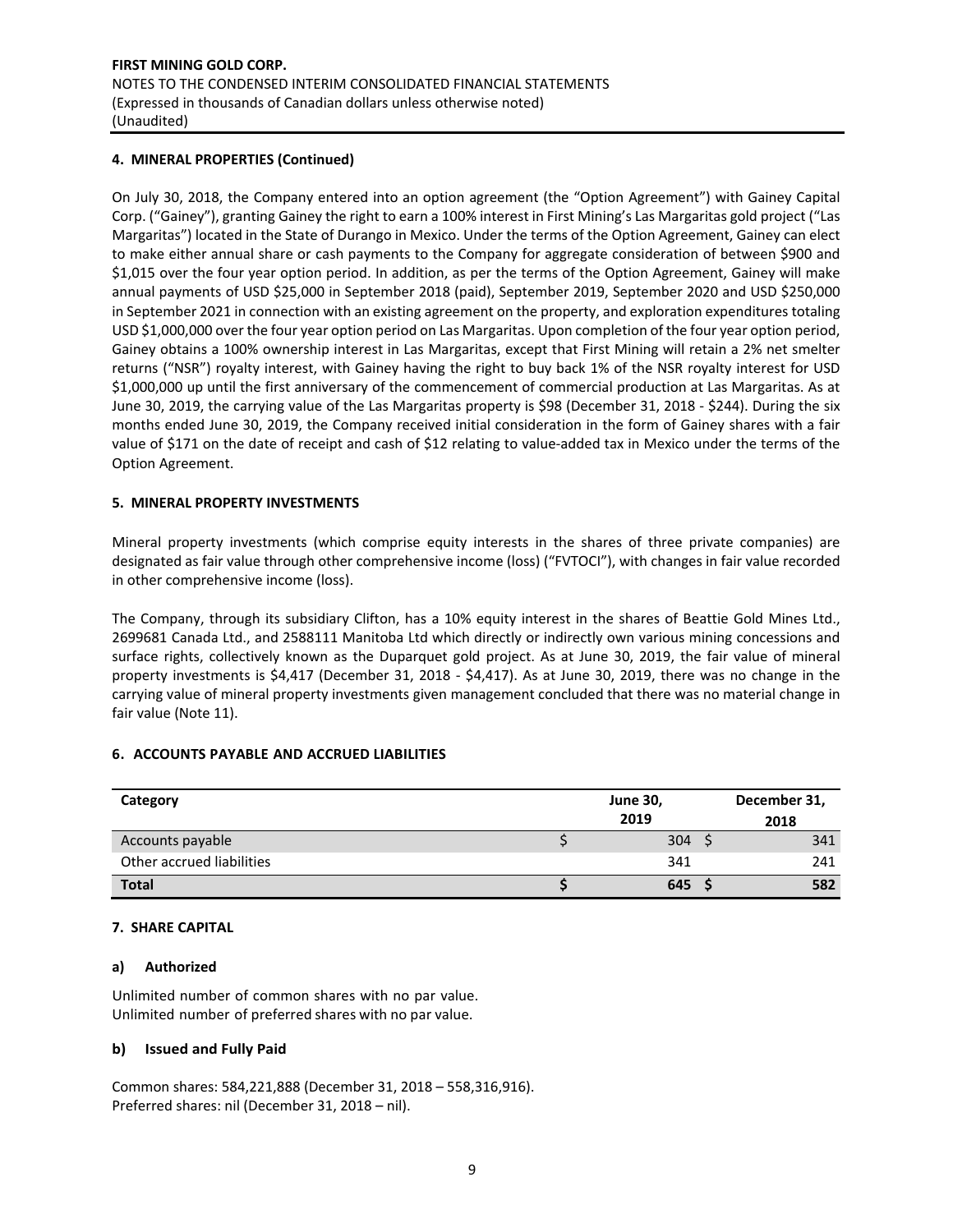On May 16, 2019, the Company completed a non‐brokered private placement raising aggregate gross proceeds of \$7,411 (the "Offering"). Pursuant to the Offering, the Company issued 20,412,995 units of the Company (the "Units") at a price of \$0.27 per Unit for gross proceeds of \$5,511 and 5,277,777 flow-through units of the Company (the "FT Units") at a price of \$0.36 per FT Unit for gross proceeds of \$1,900. Net proceeds after units issuance costs is \$7,270.

Each Unit consisted of one common share of the Company and one‐half of one common share purchase warrant (each whole common share purchase warrant, a "Warrant"). Each Warrant entitles the holder to acquire one common share of the Company at a price of \$0.40 at any time prior to the date which is three years following the closing date of the Offering.

Each FT Unit consists of one flow‐through common share of the Company that qualifies as a "flow‐through share" for the purposes of the ITA and one‐half of one Warrant on the same terms as the Warrants forming part of the Units.

An amount of \$5,798 was recorded in share capital. The Warrants were valued at \$997 using the relative fair value method, and the remaining \$475, representing the implied premium, was recorded as flow-through share premium liability. As at June 30, 2019, the Company had \$1,900 (June 30, 2018 - \$nil) of flow-through expenditure commitments to fulfill the flow‐through requirements.

### **c) Warrants**

The movements in warrants during the six months ended June 30, 2019 and year ended December 31, 2018 are summarized as follows:

|                                 | <b>Number</b>  |   | <b>Weighted average</b> |
|---------------------------------|----------------|---|-------------------------|
|                                 |                |   | exercise price          |
| Balance as at December 31, 2017 | 49,693,409     |   | 0.81                    |
| Warrants exercised              | (5, 131, 300)  |   | 0.17                    |
| Warrants expired                | (24, 445, 254) |   | 0.80                    |
| Balance as at December 31, 2018 | 20,116,855     | S | 0.99                    |
| Warrants issued                 | 12,845,383     |   | 0.40                    |
| Warrants exercised              | (214, 200)     |   | 0.20                    |
| Balance as at June 30, 2019     | 32,748,038     |   | 0.76                    |

The following table summarizes information about warrants outstanding as at June 30, 2019:

| <b>Exercise price</b> | <b>Number of warrants</b><br>outstanding | <b>Weighted average</b><br>exercise price<br>$(5 per share)$ | <b>Weighted average</b><br>remaining life (years) |
|-----------------------|------------------------------------------|--------------------------------------------------------------|---------------------------------------------------|
| $$0.01 - 0.50$        | 15,873,038                               | \$0.41                                                       | 2.70                                              |
| $$0.51 - 1.00$        | -                                        | -                                                            | $\overline{\phantom{0}}$                          |
| $$1.01 - 1.50$        | 16,875,000                               | 1.10                                                         | 0.10                                              |
|                       | 32,748,038                               | \$0.76                                                       | 1.36                                              |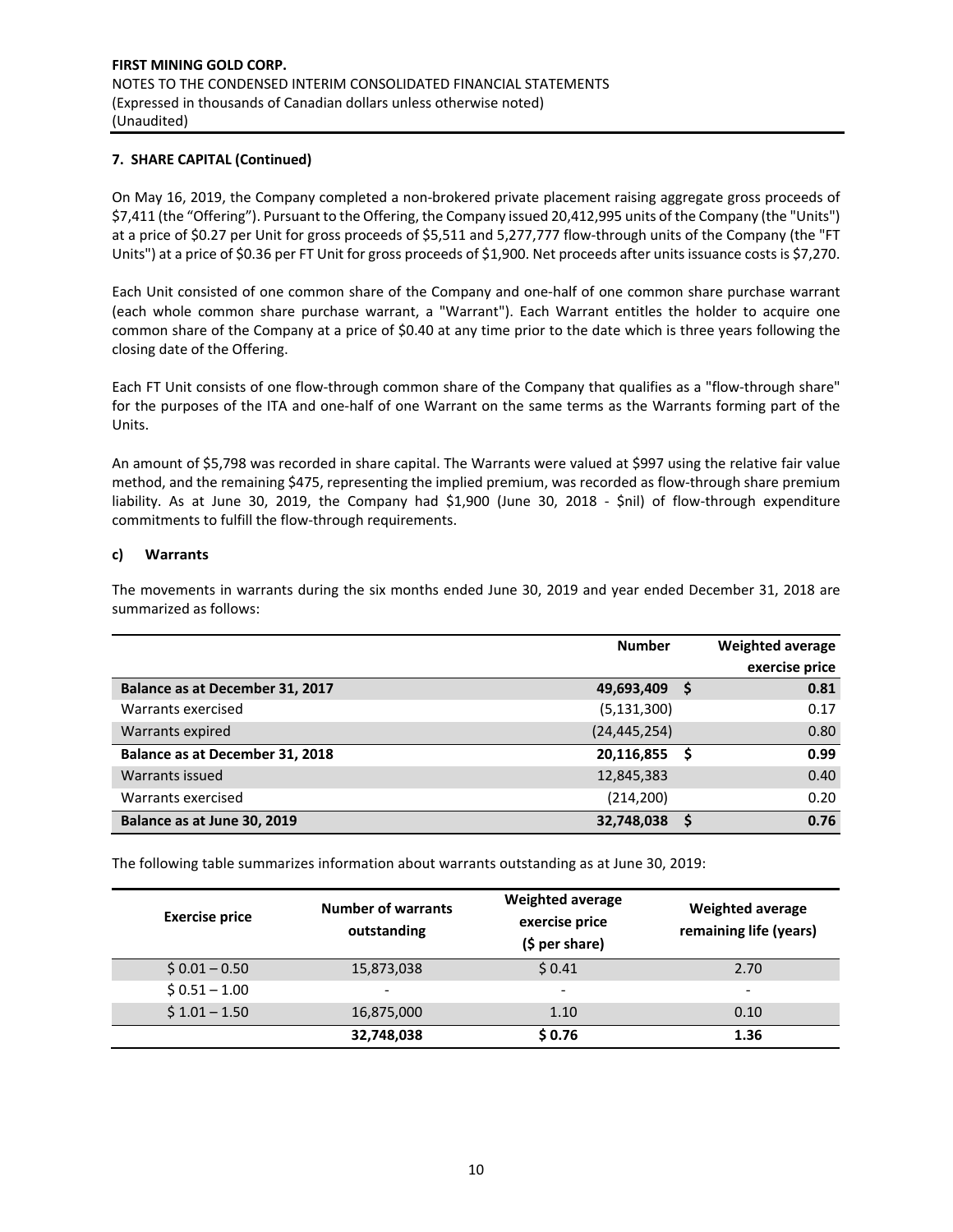The Warrants issued have been valued at \$997 (\$1,018 net of allocated issuance costs of \$21) using the Black-Scholes option pricing model with the following assumptions:

| Risk-free interest rate   | 1.55%      |
|---------------------------|------------|
| Expected life (years)     | 3.00 years |
| Expected volatility $(1)$ | 71.86%     |
| Expected dividend yield   | Ni         |

### **d) Stock Options**

The Company has adopted a stock option plan that allows for the granting of incentive stock options to Directors, Officers, employees and certain consultants of the Company for up to 10% of the Company's issued and outstanding common shares. Stock options granted under the plan may be subject to vesting provisions as determined by the Board of Directors.

The movements in stock options during the six months ended June 30, 2019 and year ended December 31, 2018 are summarized as follows:

|                                        | <b>Number</b> |     | <b>Weighted average</b> |
|----------------------------------------|---------------|-----|-------------------------|
|                                        |               |     | exercise price          |
| <b>Balance as at December 31, 2017</b> | 30,608,000    | \$  | 0.74                    |
| Granted - January 15, 2018             | 9,575,000     |     | 0.60                    |
| Granted - April 16, 2018               | 120,000       |     | 0.50                    |
| Granted - July 20, 2018                | 50,000        |     | 0.43                    |
| Granted - October 16, 2018             | 1,400,000     |     | 0.40                    |
| Granted - December 10, 2018            | 12,075,000    |     | 0.40                    |
| Options exercised                      | (638,000)     |     | 0.17                    |
| Options expired                        | (1,950,000)   |     | 1.27                    |
| Options forfeited                      | (2,975,000)   |     | 0.68                    |
| Balance as at December 31, 2018        | 48,265,000    | -\$ | 0.61                    |
| Granted - January 7, 2019              | 5,000,000     |     | 0.40                    |
| Granted - April 1, 2019                | 750,000       |     | 0.40                    |
| Granted - April 29, 2019               | 2,000,000     |     | 0.40                    |
| Options expired                        | (7,700,000)   |     | 0.68                    |
| Options forfeited                      | (412,500)     |     | 0.57                    |
| Balance as at June 30, 2019            | 47,902,500    | \$  | 0.57                    |

The weighted average closing share price at the date of exercise for the six months ended June 30, 2019 was \$nil (June 30, 2018 – \$0.47). No stock options were exercised during the six months ended June 30, 2019 (June 30, 2018  $-364,000$ ).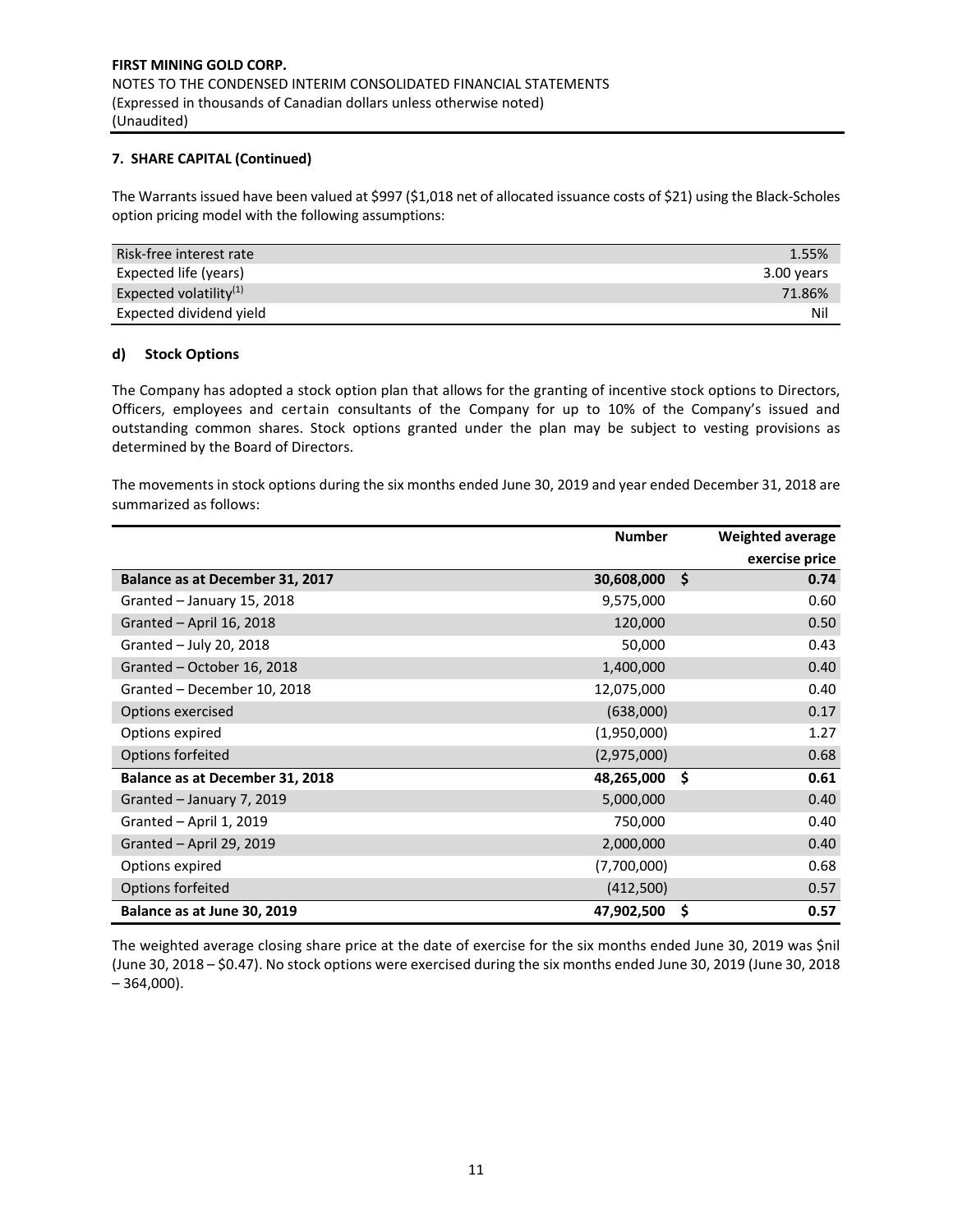The following table summarizes information about the stock options outstanding as at June 30, 2019:

|                          |                      | <b>Options Outstanding</b>                                  | <b>Options Exercisable</b>                       |                      |                                                             |                                                  |
|--------------------------|----------------------|-------------------------------------------------------------|--------------------------------------------------|----------------------|-------------------------------------------------------------|--------------------------------------------------|
| <b>Exercise</b><br>price | Number of<br>options | <b>Weighted average</b><br>exercise price<br>(\$ per share) | Weighted<br>average<br>remaining life<br>(years) | Number of<br>options | <b>Weighted average</b><br>exercise price<br>(\$ per share) | Weighted<br>average<br>remaining life<br>(years) |
| $$0.01 - 0.50$           | 25,192,500           | \$0.40                                                      | 3.91                                             | 13,123,750           | \$0.39                                                      | 3.32                                             |
| $$0.51 - 1.00$           | 22.710.000           | 0.75                                                        | 2.65                                             | 22,710,000           | 0.75                                                        | 2.65                                             |
|                          | 47,902,500           | \$0.57                                                      | 3.48                                             | 35,833,750           | \$0.62                                                      | 2.90                                             |

During the six months ended June 30, 2019, there were 7,750,000 (June 30, 2018 – 9,695,000) incentive stock options granted with an aggregate fair value of \$1,550 (June 30, 2018 – \$3,535), or a weighted average fair value of \$0.20 per option (June 30, 2018 – \$0.36). As at June 30, 2019, 12,068,750 (June 30, 2018 – 250) incentive stock options remain unvested with an aggregate grant date fair value of \$1,155 (June 30, 2018 ‐ \$90).

Certain incentive stock options granted were directly attributable to exploration and evaluation expenditures on mineral properties and were therefore capitalized to mineral properties. In addition, certain incentive stock options were subject to vesting provisions. These two factors result in differences between the aggregate fair value of incentive stock options granted and total share‐based payments expensed during the periods. Total share‐based payments expense during the periods ended June 30, 2019 and June 30, 2018 was classified within the financial statements as follows:

|                                          | For the three months ended<br><b>June 30,</b> |                |   |      |    | For the six months ended<br><b>June 30,</b> |    |       |
|------------------------------------------|-----------------------------------------------|----------------|---|------|----|---------------------------------------------|----|-------|
| <b>Statements of Net Loss:</b>           |                                               | 2019           |   | 2018 |    | 2019                                        |    | 2018  |
| General and administration               |                                               | $235 \quad$ \$ |   | 36   | Ŝ. | 565                                         | S  | 1,864 |
| Exploration and evaluation               |                                               | 56             |   |      |    | 67                                          |    | 89    |
| Investor relations and marketing         |                                               | 96             |   | 49   |    | 216                                         |    | 432   |
| Corporate development and due diligence  |                                               | 88             |   |      |    | 201                                         |    | 228   |
| <b>Subtotal</b>                          | Ś                                             | 475S           |   | 85   |    | 1,049                                       | -S | 2,613 |
| <b>Statements of Financial Position:</b> |                                               |                |   |      |    |                                             |    |       |
| <b>Mineral Properties</b>                |                                               | 212            |   |      |    | 363                                         |    | 889   |
| <b>Total</b>                             |                                               | 687            | S | 85   |    | 1.412                                       |    | 3,502 |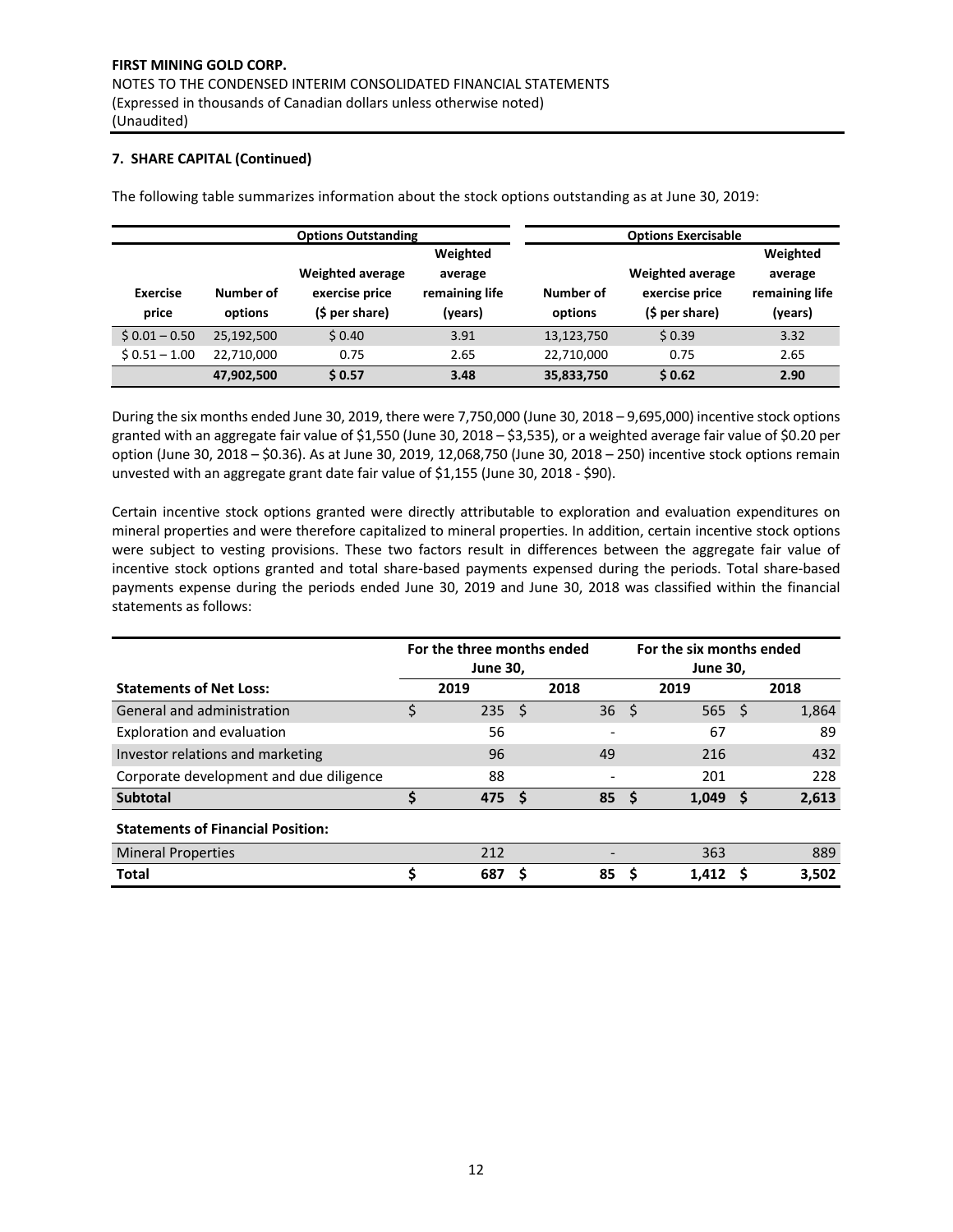The grant date fair value of the stock options recognized in the period has been estimated using the Black‐Scholes option pricing model with the following weighted average assumptions:

|                                        | Six months ended | Year ended        |
|----------------------------------------|------------------|-------------------|
|                                        | June 30, 2019    | December 31, 2018 |
| Risk-free interest rate                | 2.20%            | 1.91%             |
| Share price at grant date (in dollars) | \$0.36           | \$0.41            |
| Exercise price (in dollars)            | \$0.40           | \$0.48            |
| Expected life (years)                  | 5.00 years       | 5.00 years        |
| Expected volatility <sup>(1)</sup>     | 71.86%           | 70.87%            |
| Forfeiture rate                        | 5.00%            | 2.64%             |
| Expected dividend yield                | Nil              | Nil               |

(1) The computation of expected volatility prior to the December 10, 2018 option grant was based on the historical volatility of comparable companies from a representative peer group of publicly traded mineral exploration companies. Commencing December 10, 2018, the computation of expected volatility was based on the Company's historical price volatility, over a period which approximates the expected life of the option.

## **8. EXPENDITURES**

Components by nature of the Company's significant functional operating expenditure categories are as follows:

|                                                     |                                      | For the three months ended | June 30, 2019                                                |     | For the three months ended<br>June 30, 2018 |                                      |                                                              |     |  |
|-----------------------------------------------------|--------------------------------------|----------------------------|--------------------------------------------------------------|-----|---------------------------------------------|--------------------------------------|--------------------------------------------------------------|-----|--|
|                                                     | <b>General and</b><br>administration |                            | <b>Investor relations</b><br>and marketing<br>communications |     |                                             | <b>General and</b><br>administration | <b>Investor relations</b><br>and marketing<br>communications |     |  |
| Administrative and office                           | \$                                   | 103                        | \$                                                           | 2   | \$                                          | 134                                  | \$                                                           |     |  |
| Consultants                                         |                                      | 4                          |                                                              | 6   |                                             | 13                                   |                                                              |     |  |
| Depreciation                                        |                                      | 4                          |                                                              |     |                                             | $\overline{2}$                       |                                                              |     |  |
| Directors fees                                      |                                      | 50                         |                                                              |     |                                             | 40                                   |                                                              |     |  |
| Investor relations and<br>marketing communications  |                                      |                            |                                                              | 48  |                                             | 2                                    |                                                              | 452 |  |
| <b>Professional fees</b>                            |                                      | 155                        |                                                              |     |                                             | 76                                   |                                                              |     |  |
| <b>Salaries</b>                                     |                                      | 185                        |                                                              | 43  |                                             | 194                                  |                                                              | 51  |  |
| Share-based payments<br>$(non-cash)$ (Note $7(d)$ ) |                                      | 235                        |                                                              | 96  |                                             | 36                                   |                                                              | 49  |  |
| Transfer agent and filing fees                      |                                      | 25                         |                                                              | 1   |                                             | 63                                   |                                                              |     |  |
| Travel and accommodation                            |                                      | 13                         |                                                              | 3   |                                             | 16                                   |                                                              | 15  |  |
| Total                                               | \$                                   | 774                        | Ś                                                            | 199 | Ś.                                          | 576                                  | \$                                                           | 581 |  |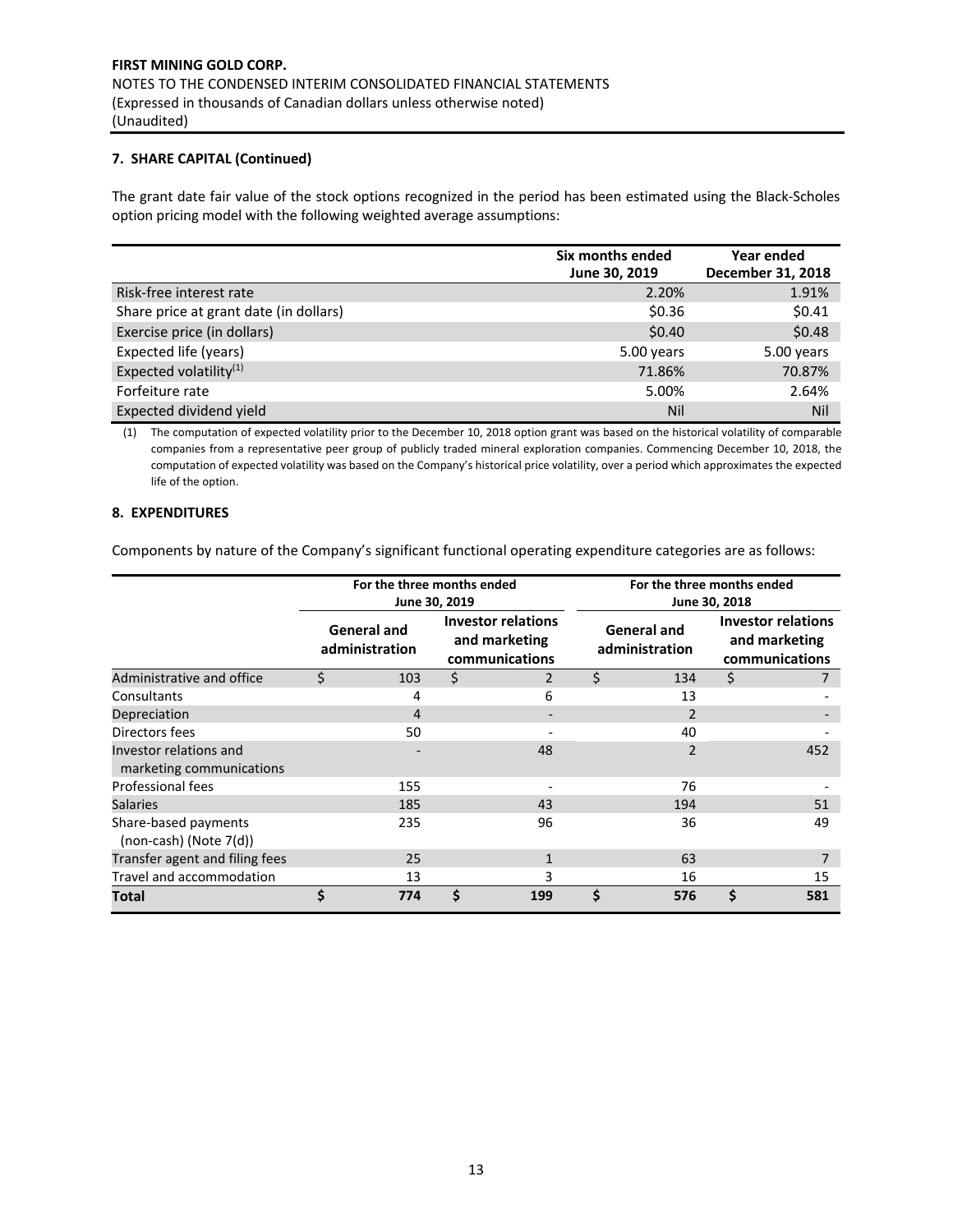## **8. EXPENDITURES (Continued)**

|                                                    |                                      | For the six months ended | June 30, 2019                                                |              | For the six months ended<br>June 30, 2018 |       |                                                              |       |  |
|----------------------------------------------------|--------------------------------------|--------------------------|--------------------------------------------------------------|--------------|-------------------------------------------|-------|--------------------------------------------------------------|-------|--|
|                                                    | <b>General and</b><br>administration |                          | <b>Investor relations</b><br>and marketing<br>communications |              | <b>General and</b><br>administration      |       | <b>Investor relations</b><br>and marketing<br>communications |       |  |
| Administrative and office                          | \$                                   | 201                      | \$                                                           |              | \$                                        | 227   | \$                                                           | 19    |  |
| Consultants                                        |                                      | 30                       |                                                              | 29           |                                           | 20    |                                                              |       |  |
| Depreciation                                       |                                      |                          |                                                              |              |                                           | 4     |                                                              |       |  |
| Directors fees                                     |                                      | 84                       |                                                              |              |                                           | 75    |                                                              |       |  |
| Investor relations and<br>marketing communications |                                      |                          |                                                              | 411          |                                           | 3     |                                                              | 666   |  |
| Professional fees                                  |                                      | 241                      |                                                              |              |                                           | 153   |                                                              |       |  |
| <b>Salaries</b>                                    |                                      | 389                      |                                                              | 61           |                                           | 505   |                                                              | 145   |  |
| Share-based payments<br>(non-cash) (Note 7(d))     |                                      | 565                      |                                                              | 216          |                                           | 1,864 |                                                              | 432   |  |
| Transfer agent and filing fees                     |                                      | 99                       |                                                              | $\mathbf{1}$ |                                           | 113   |                                                              | 7     |  |
| Travel and accommodation                           |                                      | 25                       |                                                              | 8            |                                           | 48    |                                                              | 48    |  |
| Total                                              | \$                                   | 1,641                    | Ś                                                            | 733          | \$                                        | 3,012 | Ś                                                            | 1,317 |  |

### **9. SEGMENT INFORMATION**

The Company operates in a single reportable operating segment, being the acquisition, exploration, and development of North American mineral properties. Geographic information about the Company's non‐current assets, excluding financial instruments, as at June 30, 2019 and December 31, 2018 is as follows:

| <b>Non-current assets</b> | June 30, 2019 | December 31, 2018 |
|---------------------------|---------------|-------------------|
| Canada                    | 246,266       | 243,854           |
| Mexico                    | 176           | 334               |
| <b>USA</b>                | 775           | 809               |
| <b>Total</b>              | 247,217       | 244,997           |

## **10. RELATED PARTY TRANSACTIONS**

Key management includes the Directors and Officers of the Company. The compensation paid or payable to key management for services during the three and six months ended June 30, 2019 and 2018 is as follows:

| Service or Item                 | Three months ended June 30, |  |      |  | Six months ended June 30, |  |       |  |
|---------------------------------|-----------------------------|--|------|--|---------------------------|--|-------|--|
|                                 | 2019                        |  | 2018 |  | 2019                      |  | 2018  |  |
| Directors' fees                 | 50                          |  | 40   |  | 84                        |  | 75    |  |
| Salaries and consultants' fees  | 238                         |  | 286  |  | 512                       |  | 788   |  |
| Share-based payments (non-cash) | 474                         |  | 50   |  | 1.042                     |  | 2,707 |  |
| <b>Total</b>                    | 762                         |  | 376  |  | 1.638                     |  | 3,570 |  |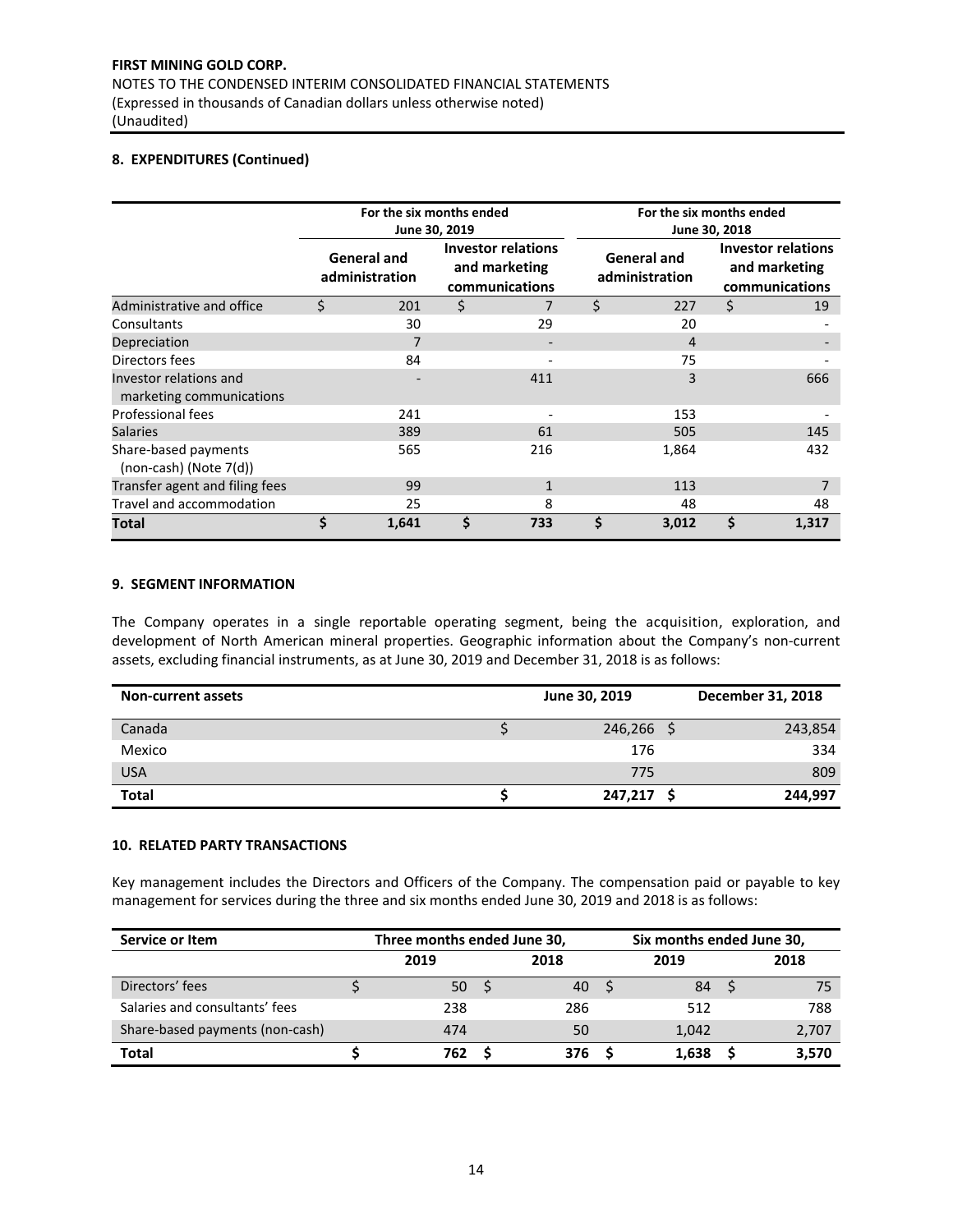## **11. FAIR VALUE**

Fair values have been determined for measurement and/or disclosure purposes based on the following methods.

The Company characterizes fair value measurements using a hierarchy that prioritizes inputs depending on the degree to which they are observable. The three levels of the fair value hierarchy are as follows:

- Level 1: fair value measurements are quoted prices (unadjusted) in active markets for identical assets or liabilities;
- Level 2: fair value measurements are those derived from inputs other than quoted prices included within level 1 that are observable for the asset or liability, either directly (i.e. as prices) or indirectly (i.e. derived from prices); and
- Level 3: fair value measurements are those derived from valuation techniques that include significant inputs for the asset or liability that are not based on observable market data (unobservable inputs).

The carrying values of cash and cash equivalents, current accounts and other receivables, and accounts payable and accrued liabilities approximated their fair values because of the short‐term nature of these financial instruments. These financial instruments are classified as financial assets and liabilities at amortized cost.

The carrying values of non-current reclamation deposit and other receivables approximated their fair values. These financial instruments are classified as financial assets at amortized cost.

The carrying value of marketable securities was based on the quoted market prices of the shares as at June 30, 2019 and was therefore considered to be Level 1. These financial instruments are classified as financial assets at FVTOCI.

The mineral property investments (First Mining's 10% equity interest in three privately held companies that own the Duparquet Gold Project) are classified as financial assets at FVTOCI. The carrying value of the mineral property investments was not based on observable market data and was therefore considered to be Level 3. The initial fair value of the mineral property investments was determined based on attributable pro-rata gold ounces for the Company's 10% indirect interest in the Duparquet project, which formed part of the identifiable assets from the acquisition of Clifton. Subsequently, the fair value has been reassessed at each period end. Scenarios which may result in a significant change in fair value include, among others, a change in the performance of the investee, a change in the market for the investee's future products, a change in the performance of comparable entities, a change in gold price, a change in the economic environment, or evidence from external transactions in the investee's equity. As at June 30, 2019, management concluded that there was no significant change in the fair value of the mineral property investments.

|  |  |  | The following table presents the Company's fair value hierarchy for financial assets that are measured at fair value: |
|--|--|--|-----------------------------------------------------------------------------------------------------------------------|
|  |  |  |                                                                                                                       |

|                                          |                | June 30, 2019                 |                                | December 31, 2018 |                          |            |  |
|------------------------------------------|----------------|-------------------------------|--------------------------------|-------------------|--------------------------|------------|--|
|                                          |                | <b>Fair value measurement</b> |                                |                   | Fair value measurement   |            |  |
|                                          | Carrying value | Level 1                       | Level 3                        | Carrying value    | Level 1                  | Level 3    |  |
| <b>Financial assets:</b>                 |                |                               |                                |                   |                          |            |  |
| Marketable securities<br>(Note 3)        | \$2,979        | \$2,979                       | \$<br>$\overline{\phantom{a}}$ | \$2,597           | \$2,597                  |            |  |
| Mineral property<br>investments (Note 5) | 4,417          | $\overline{\phantom{a}}$      | 4,417                          | 4,417             | $\overline{\phantom{0}}$ | 4,417      |  |
| <b>Total</b>                             | \$7,396        | 2,979<br>S.                   | 4,417<br>S.                    | \$7,014           | \$2,597                  | 4,417<br>S |  |

None of the Company's financial liabilities are subsequently measured at fair value after initial recognition.